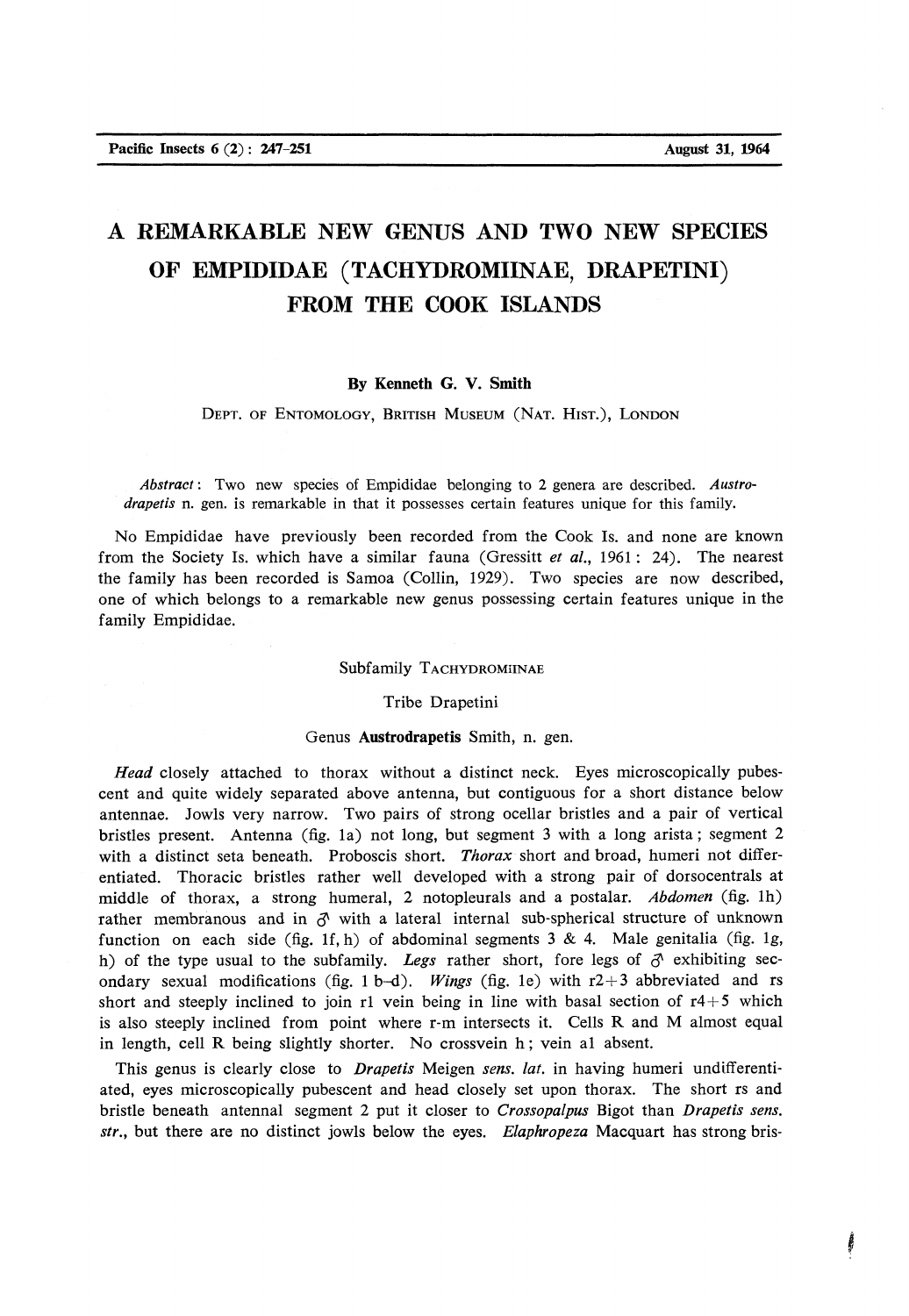ties on the shaft of the hind tibia. *Isodrapetis* Collin (1928 : 6-7), described from New Zealand, is only known from the £ , but the antennae resemble those of *Elaphropeza* in having a conical 3rd segment and wings with a distinct anal vein. *Austrodrapetis* may be distinguished from all these genera by the abbreviated vein  $r^2+3$  and the modified fore legs of the *&.* 

## **Austrodrapetis coxalis** Smith, n. sp. Fig. 1 a-h.

 $\beta$ . *Head* black, shining, but occiput brownish dusted, except on a narrow postocular band. Eyes microscopically pubescent, separated above. Frons, at level of anterior ocellus, about as wide as antennal segment 3 is deep, narrowing to about depth of antennal segment 2 above antennae. Eyes touching for a short distance below antennae. No distinct jowls below eyes. Two pairs of strong ocellar bristles, anterior pair slightly convergent, posterior pair widely divergent. A pair of outer vertical bristles. Antenna (fig. Ia) blackish; segment 2 with a strong bristle below; segment 3 with some distinct hairs below. Arista about  $2 \times$  antennal length and microsopically pubescent. Proboscis short, yellow. Palpi very short, yellowish and with a terminal bristle. *Thorax* shining black. No acrostichal bristles, but a pair of long dorsocentrals just before middle of thorax, with a much weaker pair behind. A very long upswept humeral bristle ; 2 equal notopleural bristles and a postalar bristle. Scutellum black, dulled by brownish dust and with a pair of strong divergent apical bristles. Pleurae dull blackish, but shining on sternopleurae and hypopleurae. *Abdomen* (fig. lh) brownish, not strongly sclerotized and with short dark hairs. Segments 3 & 4 with a sub-spherical internal structure on each side (fig. 1h, f) These structures are of unknown function, but resemble large glands, though there is apparently no opening through the tergites, to the inner surface of which they are attached. Hypopygium (fig. lh, g) blackish, clothed with brownish dust, but partly subshining. *Legs* yellowish; tibiae and tarsi more brownish yellow with hind femur, blackish on distal 2/3 and hind tibiae brownish on distal 1/2. Fore coxa (fig. Ib) with a blackish pigmented 'sensory' spot, on inner face below, which can be seen (under a high power) to be densely clothed with minute tuberculate spinules. Fore femur with 2 or 3 bristles beneath at base and some weak posteroventrals. Hind femur with slender anteroventral bristles. Fore tibia (fig. Id) swollen distally and with a sinuate series of strong bristles ventrally to posteroventrally; rather dense fine hairs distally on inner face and a patch of fine hairs on innerface towards base. Remaining tibiae and all tarsi simple and short-haired. *Wing* (fig. le) greyish with membrane tinged brownish along-side brownish veins. Basal section of  $r4+5$  raises steeply above crossvein r-m and is in line with the steeply inclined basal section rs of  $r2+3$ . Cell R a little shorter than cell M. A strong bristle at base of wing. Haltere black with yellow stem.

Length 1.5 mm.

 $\varphi$ . Similar to  $\varphi$ , but fore coxa with patch of sensory spinules reduced and fore tibia simple. Abdomen mostly fleshy with penultimate segment sclerotized and blackish and lacking the sub-spherical structures in abdominal segments 3 & 4.

Holotype  $\delta$  (Bishop 3609); paratypes 9  $\delta\delta$ , 5  $22$ , Cook Islands, Akaiami, Aitutaki, III.1955, N. L. H. Krauss. In Bishop Museum, Honolulu except for  $2 \, \partial \mathcal{S}$ ,  $\varphi$  paratypes retained in British Museum (Nat. Hist.), London.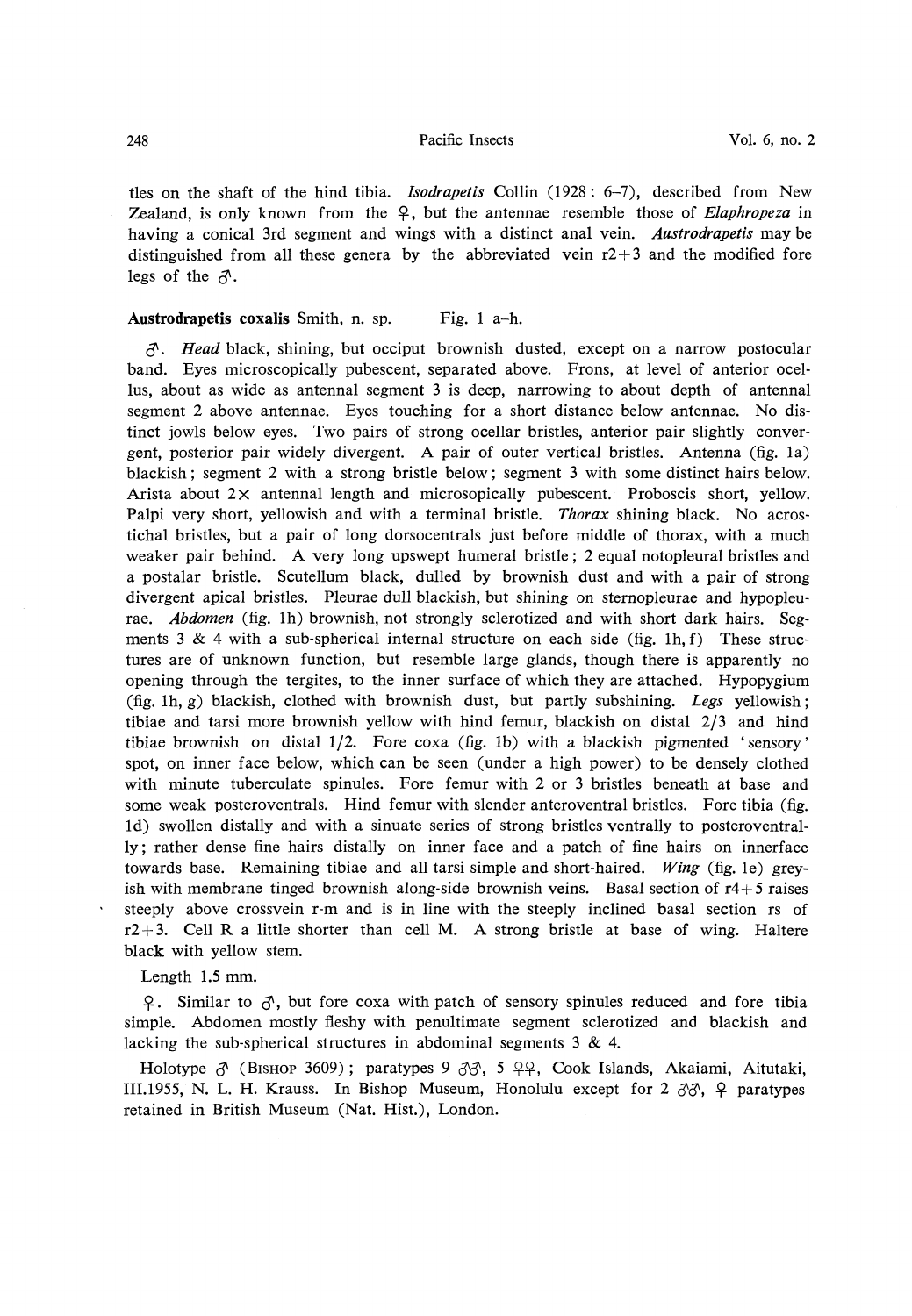

Fig. 1. *Austrodrapetis coxalis, &.* a, antenna; b, fore coxa (from inside); c, fore leg (from inside); d, fore tibia (from inside) ; e, wing; f, enlarged view (dorsal) of internal abdominal structures; g, genitalia (right lateral view); h, abdomen (macerated) in dorsal view showing the paired lateral structures in abdominal segments 3 & 4.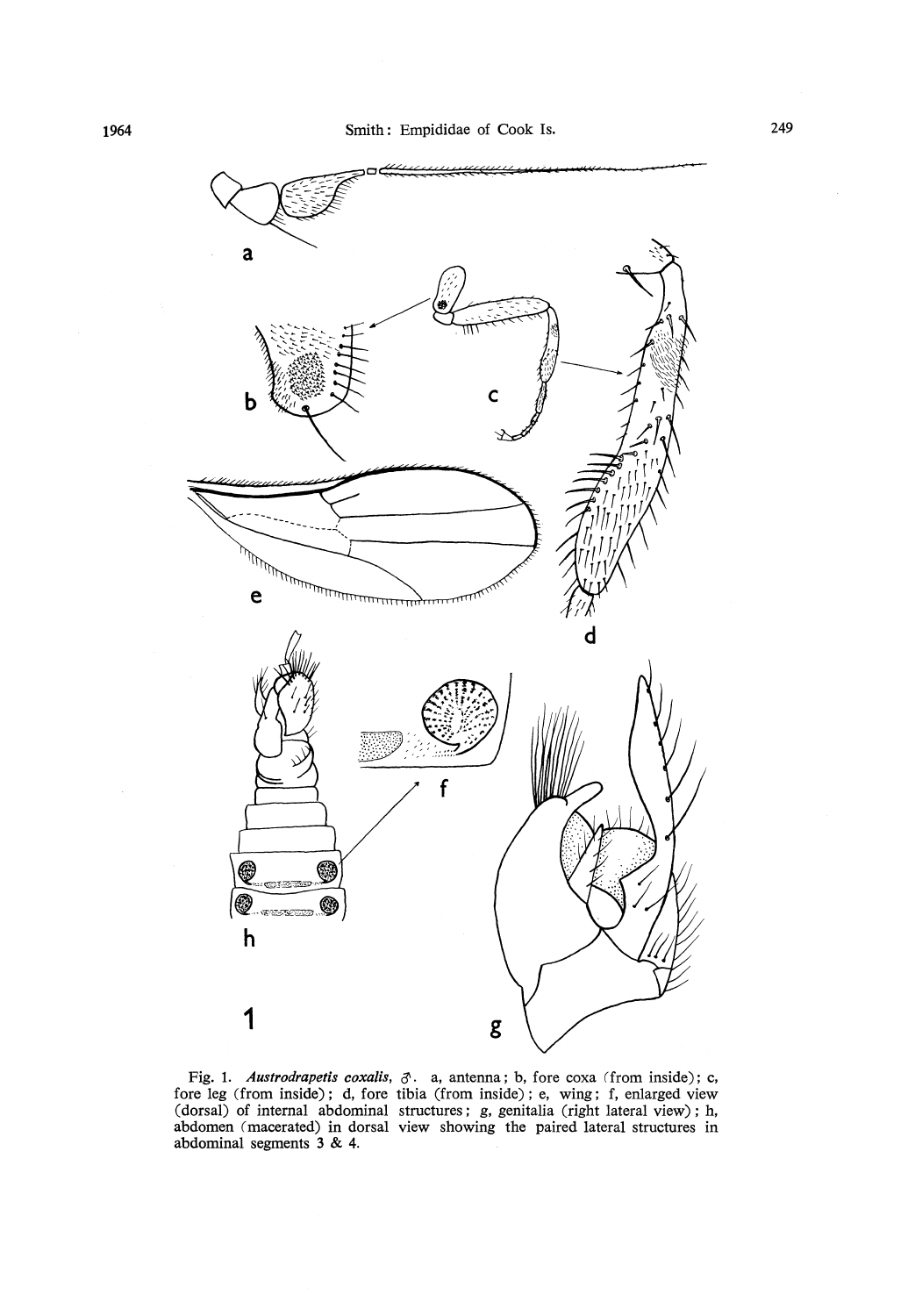#### 250 Pacific Insects Vol. 6, no. 2

#### Genus **Crossopalpus** Bigot

*Crossopalpus* Bigot, 1857, Ann. Soc. Ent. France ser. 3, 3 : 563.

This genus (often regarded as a subgenus of *Drapetis)* is almost world-wide in distribution, but is not recorded from New Zealand or Australia. I have seen specimens from New Zealand and Borneo. It occurs in Micronesia (Quate, 1960 : 60, *D. brevicula* Mel.) and Hawaii (Melander 1952; Hardy 1960). Collin (1929: 183) described *Drapetis savaiiensis* from Samoa, but this appears referable to *Drapetis sensu stricto,* though rs is very short.

## **Crossopalpus kraussi** Smith, n. sp. Fig. 2 a-d.

 $\beta$ . *Head* black heavily dusted greyish. Frons, at level of 1st ocellus, about 1.5 x ocellar width, narrowing to a little less than ocellar width above antennae. Face linear. Eyes with silvery margin behind and below. Occiput with short pale hairs, except for a few longer hairs below. Clypeus shining black. Ocellar bristles strong and divergent and a pair of long vertical bristles. *Antenna* with segments 1 & 2 yellow; segment 2 with a bristles below; segment 3 black, rounded with a long terminal arista about  $3 \times$  antennal length. Proboscis brownish, about 1/2 head height. Palpi yellow, short, rounded with pale



Fig. 2. *Crossopalpus kraussi &*. a-c, genitalia in dorsal view showing ' exploded' details to a larger scale; d, wing.

tles well developed on all femora. Fore femur with slender anteroventral bristles. Legs otherwise without strong bristles except for strong antero- and posteroventral preapical bristles on anterior and median tibia. Hind tibial apical process short and broad with pointed tip. *Wings* (fig. 2d) clear, wing veins brown, venation typical of *Crossopalpus.* Halteres yellowish.

Length 2.5 mm.

£ . Unknown.

hairs and a strong terminal bristle. *Thorax*  shining black, rather densely clothed with adpressed brownish pubescence. A strong distinct pair of prescutellar dorsocentrals present and if viewed laterally 3 pairs of small anterior dorsocentrals may be seen on disc of thorax. Two short equally strong notopleurals, a short supra-alar and a strong postalar bristle present. Pleurae shining black, mesopleura margined on all but upperside (except for a tiny patch at middle) with silvery tomentum, a small roundish patch of silvery tomentum behind humerus and beneath wing base. Scutellum shining black with a pair of strong apical bristles, an inner pair of bristly hairs and an outer pair of bristly hairs. *Abdomen* shining black, short haired. Hypopygium (fig. 2 a-c) black. *Legs*  pale brownish. Anterior preapical bris